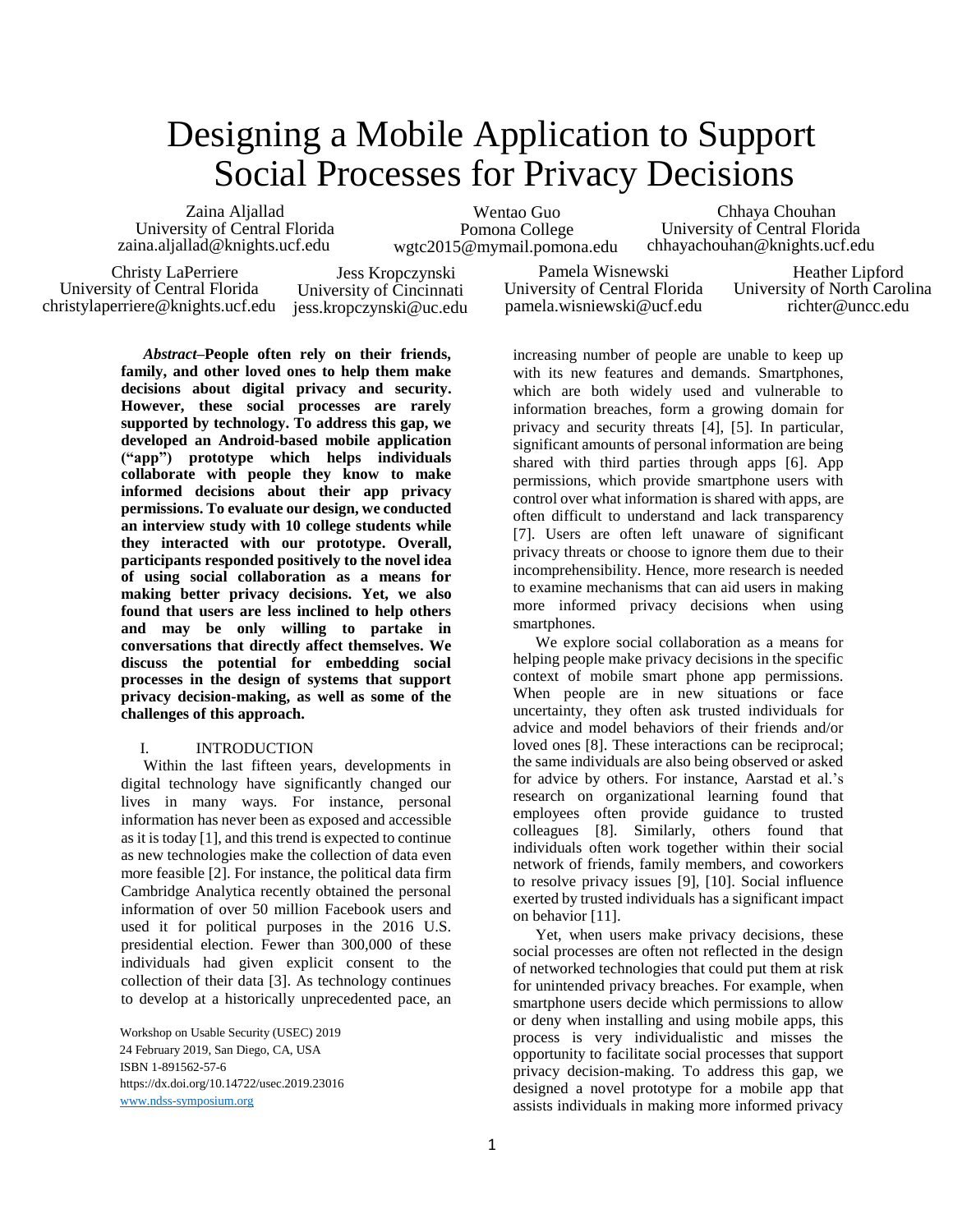decisions about the apps installed on their phone. The idea behind our prototype is to facilitate awareness and transparency among a trusted community of smartphone users to help them make mobile app privacy decisions collaboratively. The following research questions guided this research:

- **RQ1:** *Would smartphone users find features that supported social interactions for making mobile app privacy decisions collaboratively with others useful or not?*
- **RQ2:** *What would motivate them to think about and act on privacy and security issues for themselves and for others?*

To answer these questions, we conducted a design probe study with 10 participants who interacted with our app prototype on smartphones we provided. Through this study, we first aimed to understand how participants made decisions about their app permissions currently and if they sought advice from others regarding these permissions. Then, we had each participant interact with our app prototype and answer questions regarding various features designed to promote social processes for making informed privacy decisions. Overall, we found that participants did want advice from others on how to manage their app permissions; however, they may refrain from advising others if the situation did not directly benefit them. We also found that users appreciated the advice from expert/certified users more than trusted friends or family members. Based on our findings, we make the following unique research contributions:

- A novel app prototype design that promotes social processes to help people make app permission decisions with others;
- An evaluation of whether such an app would be well-received by users; and
- Identification of key factors that affect participants' desire to help others.

While previous studies have confirmed the value of leveraging social processes in privacy decisionmaking [11], our study is one of the first to conceptualize a tool that incorporates these social features into the design of an app prototype that helps users collaboratively manage their mobile app privacy permissions.

# II. BACKGROUND

In this section we first introduce app permissions, risks associated with them, and prior research that has been proposed to help users understand these risks. Then, we discuss our new approach of using collaborative feedback to aid users in making more informed privacy decisions with the help of others.

#### *A. Mobile App Privacy Permissions*

Most mobile apps are internet-connected and collect personal data, such as contacts, emails,

pictures, location, etc. This can lead to situations where personal data can be compromised. Whenever smartphone users install a new app, they can either allow or deny permission to access key information from the phone (e.g., location, contacts, making phone calls, etc.). Certain permissions are requested at run-time, as opposed to during installation, when the app needs a resource in order to function [12]. On Android, an app's manifest file lists all the resources to which the app requests access to and for which the user has granted or denied permission [13].

While users are notified when an app requests permission to their personal information, Kelley et al. [7] found that these permission notices often leave users confused and unable to fully comprehend the implications for their privacy. People may read this information, but most of the time they do not understand what they have read and are unaware of why the app is requesting access to particular resources [13]. Votipka et al. confirmed that when the reason for resource access was unclear, people tend to assume that their personal information is being accessed and used in contexts that they are more comfortable with than is actually the case [14]. These findings challenge the notion that users are able to give meaningful informed consent when allowing or denying app permissions. Felt et al. [15] found that the majority of Android users did not pay attention to or understand permission warnings and only 20% of their study participants were aware of permissions and scored highly on a comprehension metric. As such, malicious apps may steal personal data, payment details, and other sensitive information.

There have been several studies which focus on improving the security information of apps to help users make informed decisions. For example, Gilbert et al. developed AppInspector, an automated validation system that analyzes apps and generates reports on potential privacy and security violations [15]. Others proposed several extensions, including MockDroid [16], TISSA [17], AppFence [18], and ProtectMyPrivacy [19], which replace private information with false data into the API calls made by apps so that apps can still function without compromising users' personal data. Based on observed user expectations and comfort regarding resource accesses by apps, others have made design recommendations for improving user understanding of privacy in apps and mobile-privacy systems [14], [20]. While these studies enhanced the privacy of individuals, none of these studies went beyond the individual to share knowledge among trusted groups and help them collaboratively make better privacy decisions. Thus, this is the goal of our current work.

## *B. Collaborative Privacy Management*

Collaborative feedback from trusted members of one's social network can aid individuals in making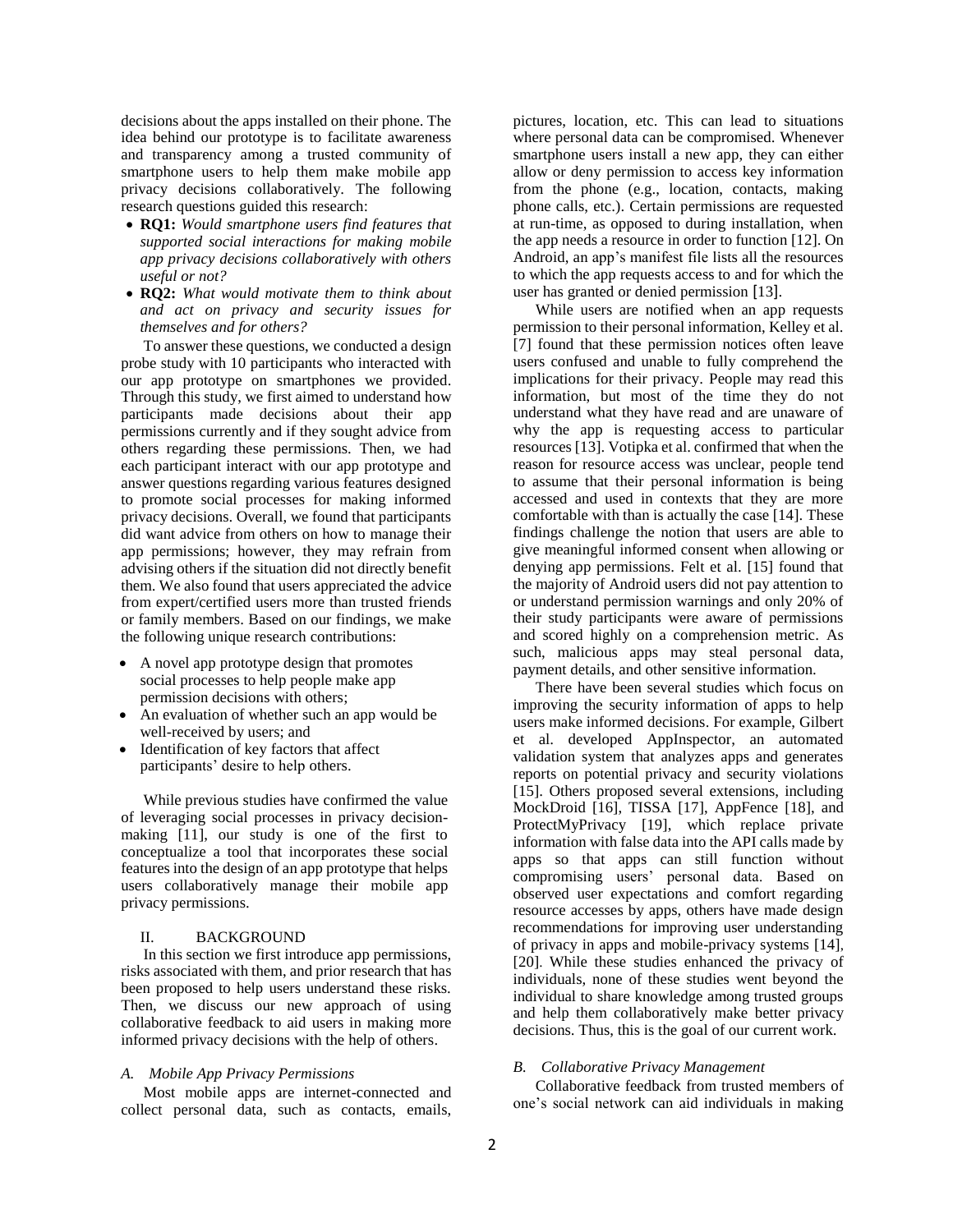informed decisions about their privacy and security [21]–[23]. For example, Dourish et al. found that many users delegate security decisions to those they trust [24]. Goecks et al. proposed a privacy management system that helped individuals manage their cookies based on feedback from the community of users who have previously visited the site [25]. In a study to observe how user actions are influenced by their friends, Das et al. [11] presented Facebook users with announcements prompting them to check on extra security features available to them. They found that an announcement that included a message saying a user's Facebook friends used the security feature being advertised influenced the user receiving the message to explore the feature but not to act on it.

Thus, these prior studies show promise that collaborative privacy management can help individuals change their behavior and make betterinformed decisions. However, smartphones that require users to make important decisions about privacy do not yet support such social processes, making it more difficult for smartphone users to make informed decisions about their app permissions. Therefore, a novel contribution of our work is that we investigate whether an app prototype that supports social collaboration could impact how users make privacy decisions regarding apps installed on their smartphones. In the next section, we introduce the design rationale for our mobile app prototype.

# III. MOBILE APP PROTOTYPE DESIGN

The purpose of our mobile app prototype is to bring people who know and trust each other (e.g., friends, family, co-workers) together to help one another make privacy decisions for mobile apps. Users are intended to be able to join multiple groups to receive feedback from a variety of people. We chose to prototype for Android due to the ease in of Android deployment and the greater number of permission decisions Android users tend to make. The app mockups were developed in Axure, a highfidelity prototyping tool that allows for interactive exploration [26]. Since this was an initial exploration of the viability of a novel idea, we chose not to invest time in developing a fully functional app. Instead, we had participants interact with the prototype on mobile phones we provided. As shown in the Figures 1-3, our prototype displays the view for the persona of "Taylor Kim" and his/her family.

Our app includes three main features: 1) the Community Feed, 2) the Discover page, and 3) the App Manager. In designing our main features, our intent was to promote social processes related to increased awareness among community members, and communication around privacy decision-making [27]. The Community Feed contains automatic updates on the privacy decisions of community members as a mechanism for community members to

gain awareness of the privacy-related behaviors of others whom they trust. We added comments to the Community Feed in order to enable communication between community members. The Discover page was modeled based on the app search and review features in the Google Play Store, but designed to support collaborative privacy decision-making. The App Manager is based on the app permission manager on Android smartphones and was redesigned with social features to support existing privacy controls. Finally, we incorporated certified users as experts to explore whether users might want experts in addition to trusted community members. The following sections illustrate these features in greater detail.

#### *A. Community Feed*

Figure 1 shows the Community Feed, which helps community members directly interact with each other over privacy and learn from each other's decisions. It features automatic updates from all community members detailing what apps they are installing or uninstalling and the permissions they have allowed to an app, both at install-time and at run-time. Users can help other members of their community by

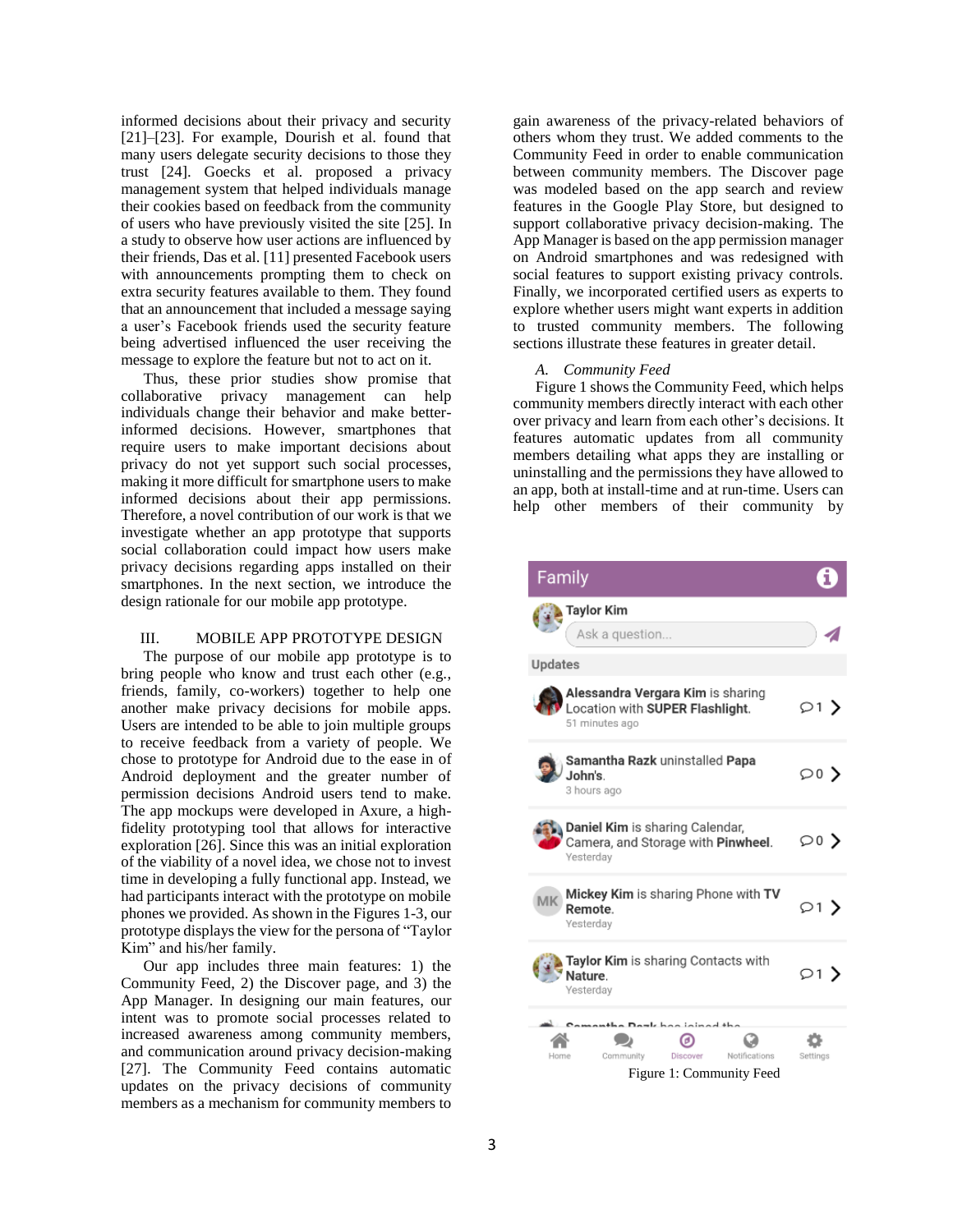| App info                                                                                                                                                                                 |           |               |                             |          |  |  |
|------------------------------------------------------------------------------------------------------------------------------------------------------------------------------------------|-----------|---------------|-----------------------------|----------|--|--|
| Nature<br>7 in your community installed this app                                                                                                                                         |           |               |                             |          |  |  |
| <b>PERMISSIONS</b>                                                                                                                                                                       |           |               | <b>REVIEWS (3)</b>          |          |  |  |
| $2.8 \star \star \star$<br>Trustworthy $\star\star$<br>Secure<br>****                                                                                                                    |           |               | <b>PLAY</b><br><b>STORE</b> |          |  |  |
| Comments                                                                                                                                                                                 |           |               |                             |          |  |  |
| <b>Denise Sharper</b><br>This app asks for permission to read and<br>modify your contacts, but it never explains<br>why. If you download it, turn the permission<br>offl<br>2 months ago |           |               |                             |          |  |  |
| $MK$ Mickey Kim<br>I use this app when I go walking with my son,<br>but I'm confused why it wants to know my<br>phone contacts<br>6 months ago                                           |           |               |                             |          |  |  |
|                                                                                                                                                                                          |           |               |                             |          |  |  |
| Home                                                                                                                                                                                     | Community | Θ<br>Discover | Notifications               | Settings |  |  |
| $\Gamma$ and $\Lambda$ . Discover $D$                                                                                                                                                    |           |               |                             |          |  |  |

commenting on these updates. The comments can then serve as advice or warnings on others' app activities. In addition, users are able to post questions and concerns about apps in order to receive advice from others. Even though the basis of this page is social, as community members are encouraged to talk to one another, it is intended as a forum for privacyrelated questions and conversations rather than a social network such as Facebook or Twitter.

Users have the option to be more restrictive and can disable the sharing of particular apps with their community. Disabling sharing for an app means that any decisions the user makes about the app will not be visible on the Community Feed. However, our app itself may still collect this information.

# *B. Discover Page*

On the Discover page, shown in Figure 2, users can leave privacy-focused reviews and ratings on the apps they use, in order to serve as guidelines for other community members. The goal of the Discover section is to eliminate the anonymity behind global review systems generally found in app stores. Without such anonymity, there is no space for paid reviewers or bots to leave reviews designed to boost ratings. Instead, users of this page can feel comfortable knowing reviews were made by people



they know and trust. This page also includes a quick link to the app store, which provides users an easy way to purchase or download an app once they have researched whether it is up to their privacy standards.

#### *C. App Manager*

As the homepage of the app, the App Manager, shown in Figure 3, displays all apps on the user's smartphone. Users can select a particular app to see an in-detail page with more information, including the permissions it requests, which permissions the user has allowed, and some features to support social navigation. Users can leave comments on specific permissions of specific apps to help other members of their community better understand why apps request certain permissions and manage accordingly. From the App Manager, users are also able to control which apps are shared with the rest of the community and which they would like to keep private or hidden from their community members.

Drawing from previous research on social navigation for privacy, we included a feature that displays how many members of the user's community who own the app have allowed each permission. As Besmer et al. found this kind of community information impacts user decisions only when the visual cue is strong [28], a red warning sign is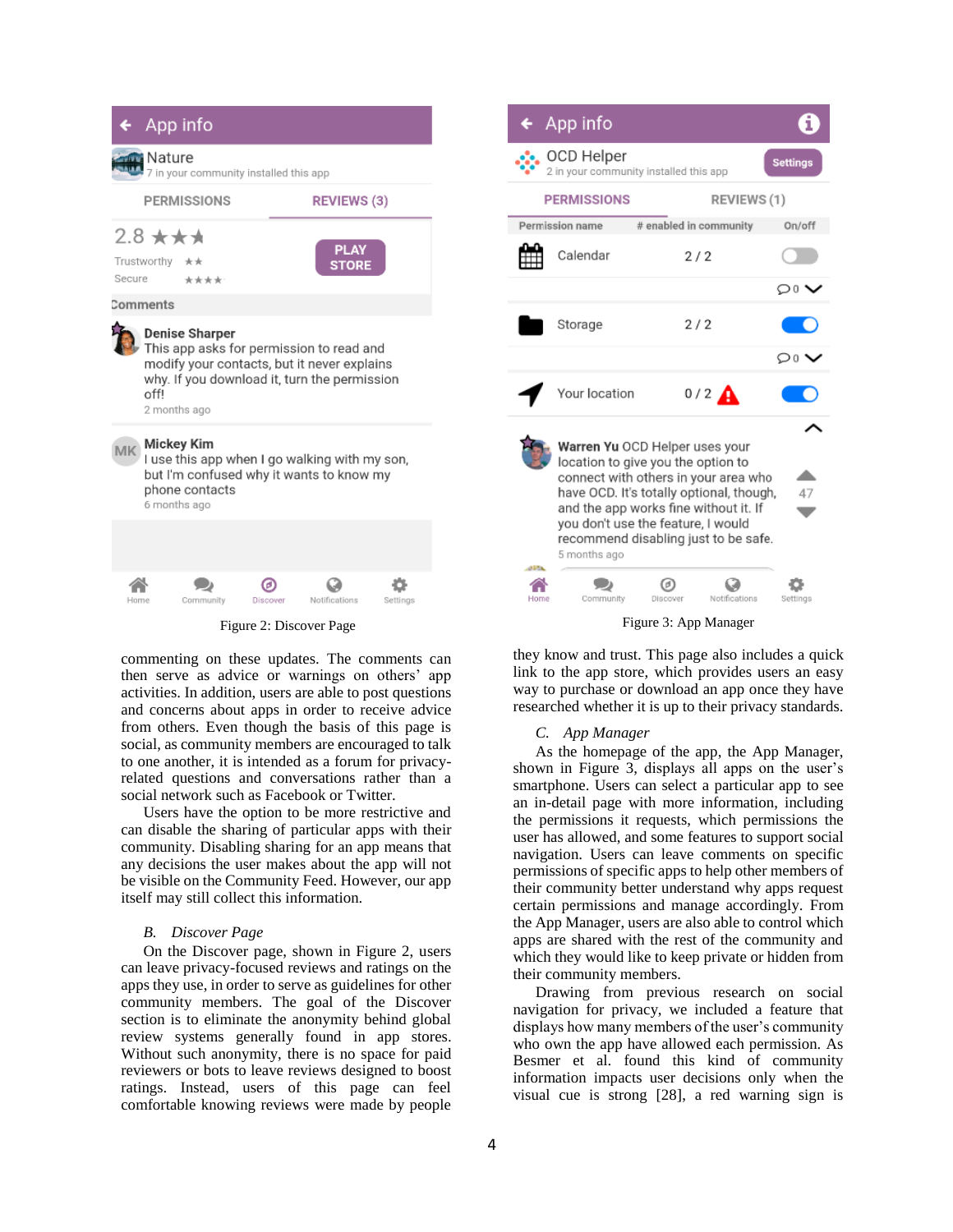displayed when only 50% or less of the relevant community has allowed a permission that the user has allowed. This feature is intended to help people make more educated decisions by leveraging the privacy decisions of others in the community. However, if users have chosen to disable an app from being shared with others, they will not be counted in any of the social cues provided to others.

## *D. Certified Users*

Since we recognized that small communities of friends and family members may lack expertise in digital privacy, we introduced the concept of certified users, presented in Figure 4. This feature gives certain users the designation of being an expert in privacy and security. These users, called certified users, are able to leave reviews on apps and specific permissions that will then be made visible to everyone. Despite this, certified users are unable to see comments from groups for which they are not members.

In the completed version of the application, we plan to implement a setting that allows one user to be the moderator or admin of the community in order to keep discussions relevant to app permissions and security. Moderators will oversee users' comments and prevent misuse of the app, such as cyberbullying



Figure 4: Certified Users

or spam. They also have the authority to pin questions to the top of the feed for a certain amount of time if they find them helpful to others. These moderators are intended to be the only ones who are able to add others to the community that they moderate. We are also exploring the idea of users having the ability to block others from viewing their posts and updates, to keep them in control of their privacy.

# IV. METHODS

This study was a part of a summer Research Experience for Undergraduates (REU). The entire study lasted nine weeks, including prototype design, study design, IRB approval, recruitment, design probe sessions, and analysis.

*A. User Study Design*

We chose to use a high-fidelity prototype of our app because this study was an initial exploration to assess the viability of a novel design concept for social collaboration in privacy decision-making in the unique context of mobile app permissions. We wanted people to have a good sense of interaction because the idea is so novel. Therefore, we chose to use a high-fidelity, interactive prototype because it gave users a more tangible idea of how a final version of this app would work [29]. A low-fidelity prototype would not have provided as much realism and interactivity; thus, it may have limited participants' feedback about the design features.

We began our user study with background questions about mobile app permissions. We prompted participants to look through the app permissions in their own phone's settings, and we asked how they make decisions to allow or deny permissions. We then asked participants questions to gauge whether they incorporated any social processes in their decision-making about privacy and security settings, such as receiving help from others, giving help to others, or discussing related issues with others. We continued by giving participants an Android phone with our app prototype open and guiding them through three scenarios to follow while interacting with the prototype.

For the scenarios, participants were asked to pretend they were Taylor Kim, a fictional character using our app in a community consisting of 20 extended family members. Participants were able to explore our app as they wanted in order to have a better idea of all the features included and how they functioned. After participants finished interacting with the prototype, we asked questions focused on the usability of the app. From this, we wanted to gain insight relating to the ease of use, which features would help users make better decisions, and which features were unnecessary.

After the three scenarios, we asked users a few follow-up questions about their experience with the app and about any suggestions they had to improve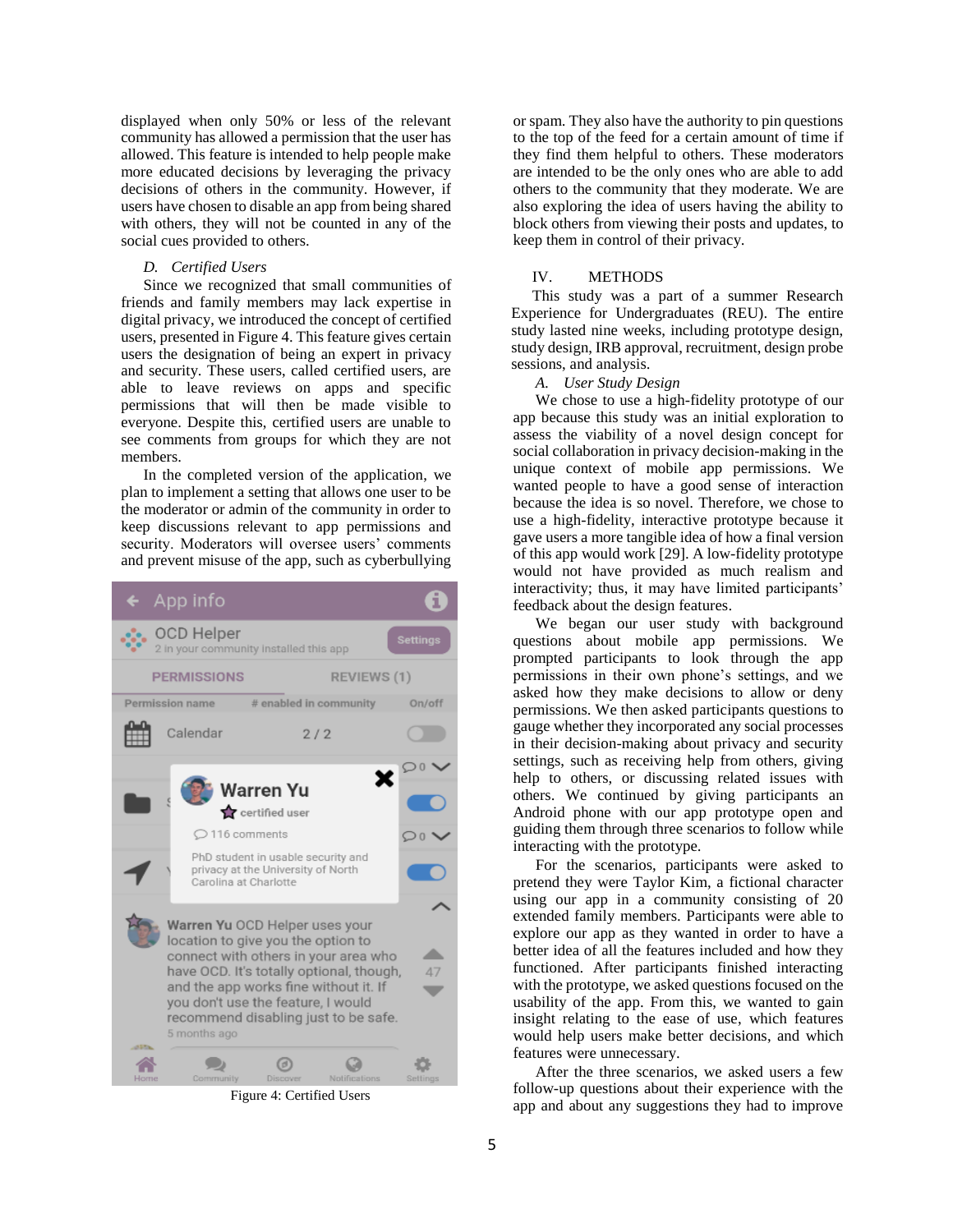our design or features. We thanked them for their time and gave them gift cards. Each user study was conducted in a private room with two researchers. Each session lasted about an hour. We recorded audio of each session and transcribed the interviews verbatim for qualitative coding. In the next sections, we describe the scenario-based explorations the participants engaged in during the study.

# *1) First Scenario: Discover*

In our first scenario, we prompted participants to search for an app called *Nature* on the Discover page. We asked them to read reviews of the app from community members and decide if they would download it, based on the reviews. In this scenario, we also introduced certified users to see if participants would be more inclined to listen to their advice over the advice of members of Taylor's community. Once participants finished interacting with the Discover page, we followed up by asking the following questions:

- 1. Would you look up an app here before downloading it?
- 2. Do you think an app's trust ratings or reviews would influence your decision to install it?
- 3. If you were part of this group, when do you think you would leave your own ratings/reviews?
- 4. Does being in a closed group of people you know affect your decision to check an app's reviews or leave your own? (vs. the app store, where everyone can see)
- 5. How do you feel about certified users' reviews? Would you be more inclined to trust certified users' reviews over community members' reviews?

Next, participants explored the Community Feed.

#### *2) Second Scenario: Community Feed*

In our second scenario, participants were shown a notification that someone had commented on one of Taylor's updates. We had them tap on it to view the update, which notified the community that Taylor had shared their contacts with an app, as well as a family member's warning comment. We asked participants to go back and view the Community Feed so they could understand what type of updates would be posted and who else would be a part of this community. We presented users with the upvote/downvote feature in the comments on updates. This feature is designed to help users validate others' comments. We then asked the following questions:

1. When or how often do you think you would look at this kind of feed?

- 2. Would you want a regular reminder to check the feed?
- 3. How often would you want to get notifications? At what point would it be too much?
- 4. What other kinds of notifications would you want to get from the feed?
- 5. In what circumstances, if any, would you comment on someone else's update and vice versa?
- 6. Do you think it is helpful to be able to upvote and downvote comments? Would you rather have liking and disliking, or something else?

Next, we introduced participants to the App Manager.

#### *3) Third Scenario: App Manager*

Our last scenario involved the App Manager. We began by showing the participant a list of apps on Taylor's phone. One of the apps included was titled *OCD Helper*, which Taylor did not want to share with the rest of his/her family, because it was personal. We asked participants to disable sharing for this app and then look through the social cues we implemented in *OCD Helper*'s in-detail page. This is where participants could see which permissions others in the community had allowed or denied. Participants also encountered certified users again here when viewing comments on specific permissions. As we wanted to learn how the design could be as clear as possible for users to understand the social cues, we focused some of our questions for this scenario on the interface. We asked the following questions:

- 1. On the app permissions page, is it clear what the different features are?
- 2. How could this page be more clear or interactive to you?
- 3. Would knowing how many other members had enabled a permission influence your decision to enable or disable it?
- 4. If you have a permission enabled and someone leaves a comment on that permission, would you want to receive a notification?
- 5. Would you want more explanations for what these permissions are?
- 6. Do you feel like there is enough information here to make informed decisions about privacy settings?

#### *B. Participant Profiles*

Participants were required to be at least 18 years old and to own a smartphone. We recruited a convenience sample of ten participants within a university setting. First, we recruited participants who were participating in other summer REU programs on campus. Then, we also recruited participants at the entrance of the university library. We offered a five-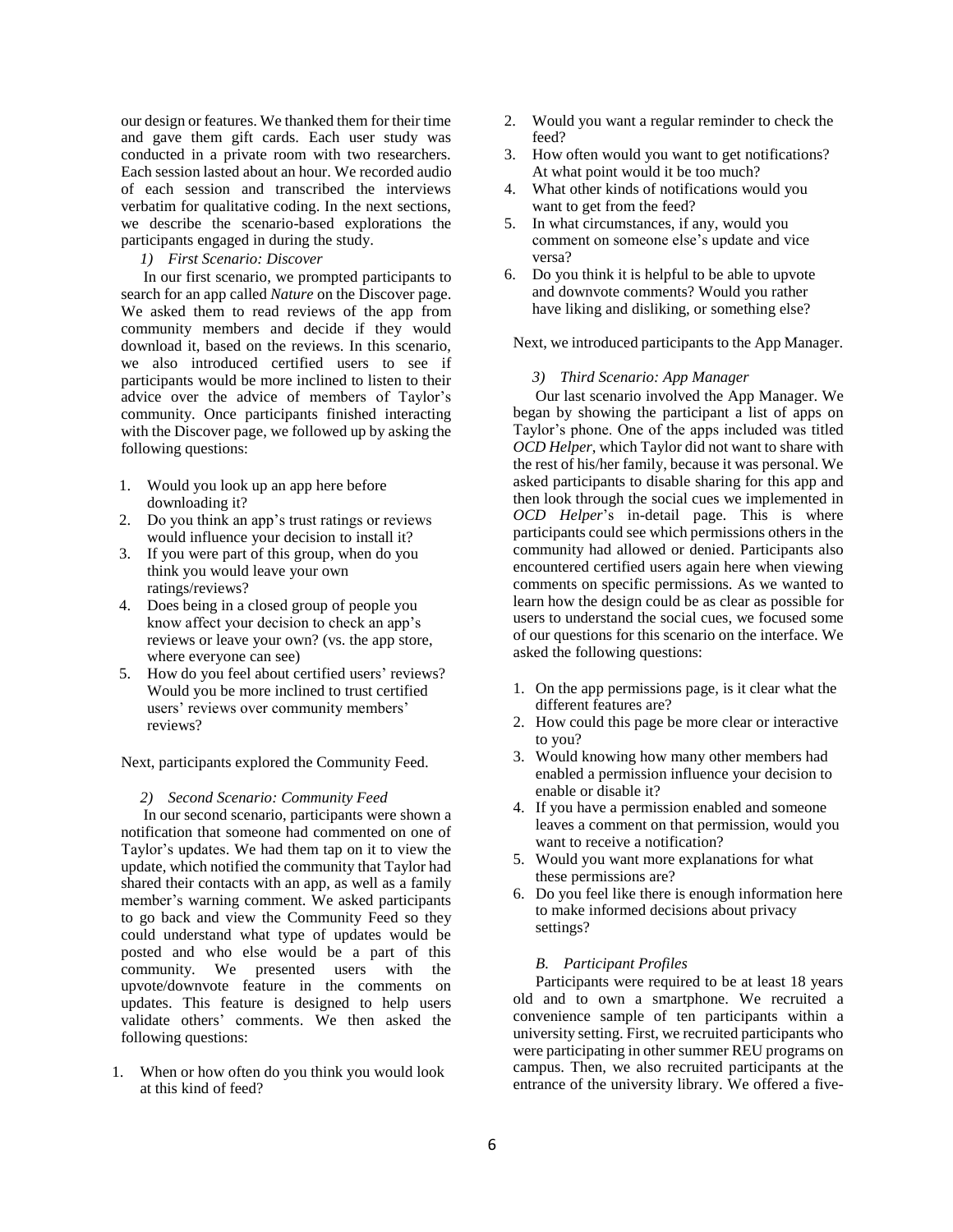| ID             | Age | <b>Sex</b> | <b>Smartphone</b> |
|----------------|-----|------------|-------------------|
| P <sub>1</sub> | 22  | M          | Android           |
| P <sub>2</sub> | 19  | F          | iPhone (Former    |
|                |     |            | Android User)     |
| P <sub>3</sub> | 20  | F          | Android           |
| <b>P4</b>      | 35  | F          | iPhone (Former    |
|                |     |            | Android User)     |
| <b>P5</b>      | 21  | F          | iPhone (Former    |
|                |     |            | Android User)     |
| P <sub>6</sub> | 22  | M          | iPhone            |
| P7             | 19  | M          | iPhone            |
| P <sub>8</sub> | 20  | F          | iPhone            |
| P <sub>9</sub> | 28  | M          | Android           |
| P10            | 21  | M          | iPhone (Former    |
|                |     |            | Android User)     |

Table 1: Participant Profiles

dollar Starbucks gift card for an hour of participation. We received IRB approval to conduct this study. Table 1 shows participant demographics.

# V. RESULTS

Overall, participants were generally positive about our app design. After completing the three scenarios, nine out of our ten participants said they could imagine using the app, although P3 & P10 qualified their answers by stating that they probably would not use it often or consistently. We followed up by asking which parts of the app participants saw themselves using. A full breakdown of their positive responses (i.e., they would use this feature) is shown in Figure 5 and described in more detail in Section A.

Based on our initial questions, most participants seemed familiar with mobile app privacy permissions and made contextual decisions based on the app as to whether they would accept or deny permissions. For instance, P6 specified if it was a well-known app they would usually accept:

*"I guess if it came up expectedly, if it's an app that I usually know, then I'll do it. If it's a random app, I'm like, 'What is this?' Then I'll be like, 'Why is this* 



Figure 5: Which features do you see yourself using?

*asking for my location if I don't even know like how I got to this app?' So, if it's like, you know, a trusted app that I already know, then I'm like, 'Okay, it's cool.' It's just Google, or it's Apple, or something."*

In contrast, P8 would only accept permission requests if it was convenient or necessary for the app:

*"It depends on the app, necessarily. If it's like necessary to have a current location, or helpful, I'll do it, and if not—if it's like, you're shipping something one time, or if it's not a regular use of it— I won't give it to them. Mostly, if it's going to be a huge convenience, I'll go ahead and do it. And if it's not gonna add that much time saved, or whatnot, I won't. I'll just type it."*

However, one participant (P4) accepted permissions regardless of the request and app because they did not understand what the app was requesting:

*"Yeah, we just download and use it. Sometimes maybe there are many requests, sometimes the app needs many information about us, but I don't care. Because if we don't allow it to use all our information we can't use the app free [sic]."*

Next, we summarize participants' evaluation of the specific features of the app prototype.

#### *A. App Feature Evaluation (RQ1)*

The App Manager and Discover features were the best-received among participants, with 7 participants saying they would use the App Manager and 6 responding affirmatively about the Discover Page. Although we intended the Community Feed to be the core feature of the app, only 4 participants said they would use this feature. One participant said they did not find any of the app features useful.

While participants expressed disinterest in the Community Feed, there was still some positive feedback. Overall, participants expressed increased trust in the app because of the community aspect of our prototype. P5 explained that they would find reviews from within a community more trustworthy:

"*If I actually know these people and trust them and know that they're real and good people*."

P1 mentioned that the Community Feed would help them be more aware of what permissions they are accepting:

"*I very much like how in the [Community Feed], where people have the questions and whatnot, I like this. People say they allow the location, and somebody asks, 'why did you do that?' Or 'please be careful.' If I had enabled it, then I'll be 'oh, wait a minute. I didn't know this.' I'll probably start thinking whether I should have it allowed or not."*

However, most participants expressed an overall disinterest in using the feed. P5 said:

*"I don't know if it's really for me because I don't know if I care enough."*

Meanwhile, others expressed concerns about "oversharing," "privacy," and "creepiness," which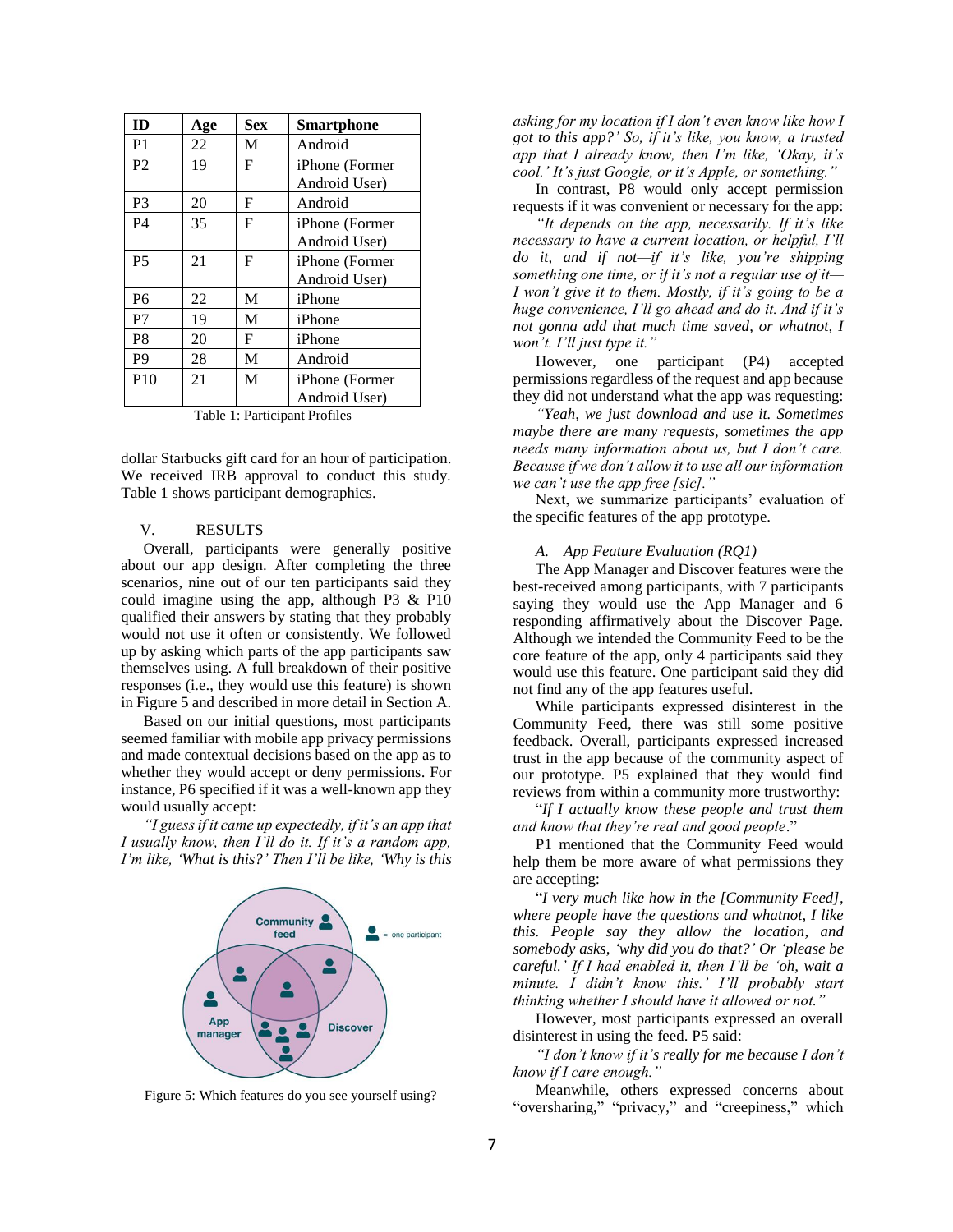made them more negative about the Community Feed. For example, P10 said:

"*I don't know if I want people to know what I'm doing. I just don't like sharing stuff."*

In contrast, the Discover Page was more popular among our participants because it did not require automatic sharing of which apps users installed or the permissions they granted. Participants also liked that this feature focused on trusted connections, rather than the public. P6 mentioned specific interest in the Discover Page for this reason:

"*Yeah, I mean, sounds pretty cool. Like, if I could specifically see people I actually know—'cause, I mean, you don't really know when you're reading a regular app, the reviews—a lot of people are like, 'Yeah, this was written by employees,' or something like that. I've sort of seen a few apps where—I saw something yesterday on the app where [trails off]. 'Don't trust any of these five-star reviews. It's written by employees.'"*

Other participants expressed similar sentiments about this feature being more useful because it was beneficial for people they cared about. When we asked P5 if they would be more inclined to leave reviews on this app as compared to public reviews, they responded:

*"Definitely, yeah. I don't think I would care for like a stranger. But if I were to tell my siblings or my friends in person if I cared enough to do that. I would do it on this app too."*

Similarly, 7 out of 9 said they would use the App Manager feature. Participants thought it would help them make decisions about permission settings they may not have been sure about. P9 said:

*"I would definitely see myself using like the summary of who has enabled what permission to what app."*

Participants felt that it was valuable to know whether people they knew chose to grant or deny various app permissions. Within the App Manager, a symbol is shown to capture the user's attention if no other members of the community granted a particular permission to a given app. When asked if the number of people having a certain permission enabled would affect their decision to enable or disable a specific app permission, P7 explained:

*"It would. Especially with this big zero out of two and the big exclamation point. Like, hey, this is actually something that's different."*

Finally, even though participants liked the idea of family members helping one another, many participants also mentioned certified users as a positive feature that allayed concerns about their personal networks lacking the expertise needed to make good mobile app privacy decisions. P1 said:

"*Because she [a certified user] dabbles a little bit more into technology than, let's say, my fifteen family members whose interests may span outside of*  *technology, then I would take her word for it a little bit more*."

Further, participants were concerned that people in their personal networks might not be motivated enough to help one another, and they expressed that certified users could fill this gap. P5 said:

"*Having certified users is a really good tool, I think, because not all your friends and family members might even bother to [leave reviews]. They might look at it, but they might not add a review."*

In the following section, we delve deeper into the notion of community participation and the motivation to work together to make mobile app privacy decisions*.*

#### *B. Motivation to Help Others (RQ2)*

When we asked participants when they would help others or want help making decisions about mobile app permissions, 7 of the 10 participants would only help or want to be helped when it directly affected them. For example, P5 explained that she would only use the Community Feed to gain knowledge about the apps she had:

*"If it wasn't an app that I had, I don't think I would care. I would use it for the apps that I have."*

However, she did also say that she would comment on someone else's update in the feed:

*"If it relates to me, if I'm with them and it shows their location settings, or maybe like if they have my information on their phone or certain things about me."*

P7 gave an example of a family member sharing their contacts with an untrusted app and explained that he would comment on someone else's update:

"*When it would directly affect me, and then when it also affects people closer in the community to me. So, like, my mom, my dad."*

However, when we asked P9 when he would comment on updates he saw as concerning, he explained:

*"Yeah in that case I mean that's a red flag I think so I'd say like 'Hey, are you sure you want to share your location with your flashlight?'"*

Our original idea about a group of users helping one another relies on the assumption these users are willing to help each other when they can. However, as we observed over the course of this study, users were not as motivated to help others unless it directly affects them. This unanticipated factor will be a key challenge to focus on moving forward.

# VI. DISCUSSION

The feedback participants gave us indicates that the social features we propose could potentially be useful, and thus will merit deeper exploration. We discuss what lessons we learned about motivating users to help others, their trust in other people's decisions and feedback, and limitations and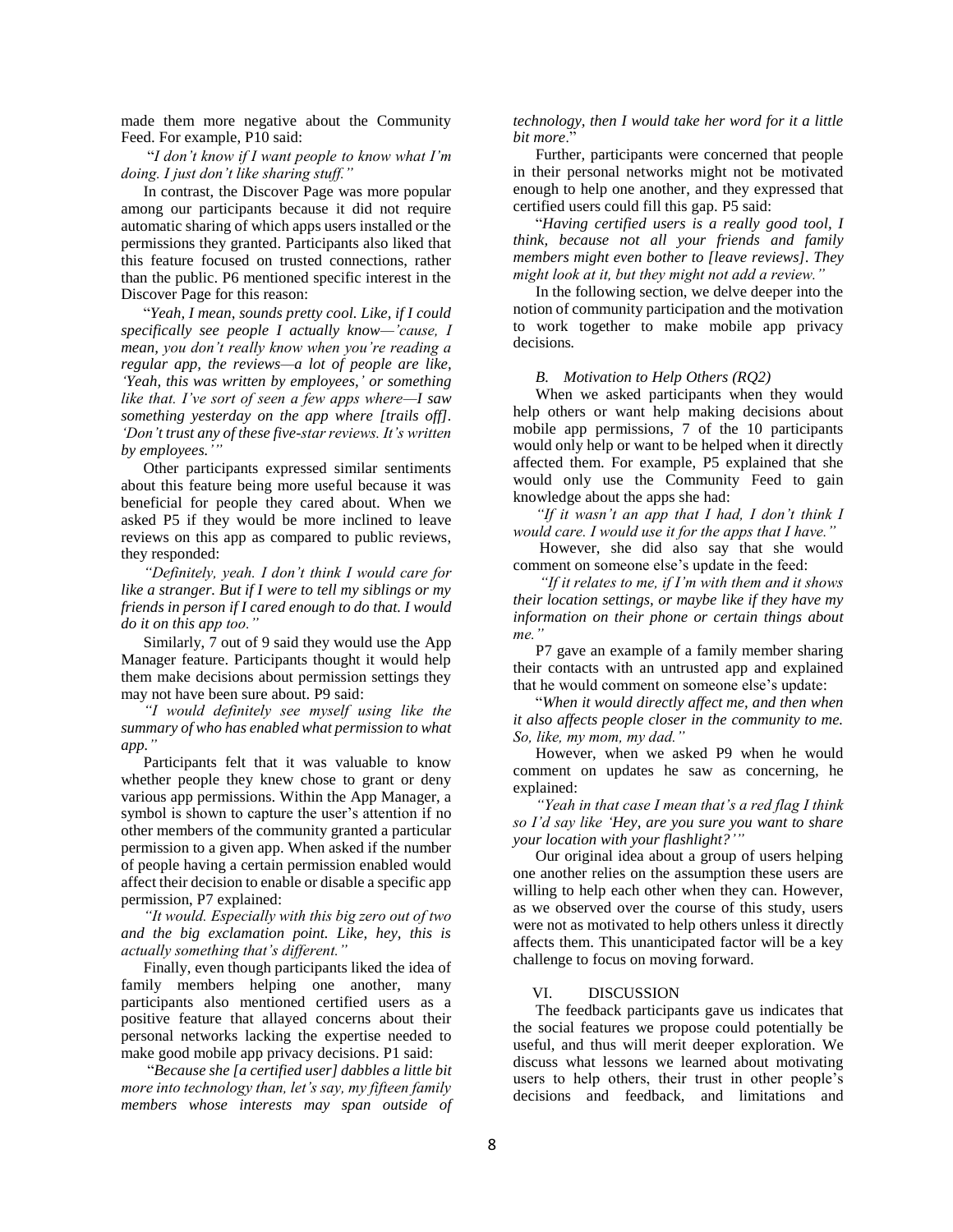modifications to our design. The most useful social mechanisms may be those incorporated into existing platforms and decisions processes, and thus we hope our exploration can also provide insight into the design of community features to support privacy advice and social support more broadly.

# *A. How Do We Motivate People to Help Others?*

Before this study began, we hypothesized that people would be more motivated to help those closest to them, and therefore we based the prototype on a community of family members. However, even with this design choice, our participants expressed less willingness to help family members than we anticipated. Participants expressed reluctance to pay attention to the ongoing decisions and updates from others when there was no personal stake in those decisions, even though they might appreciate such help themselves. Thus, the Community Feed was not as well received by participants as other features. Therefore, an open question remains as to how to motivate users to do the additional work of interacting with others over time, and in what contexts users are more likely to provide such feedback.

Still, users stated that they were much more likely to help those they know and are close to than strangers. Thus, social processes involving such interaction and feedback are more likely to occur in close communities, as opposed to networks of strangers. For example, some participants said they would be more willing to leave comments on the apps they have downloaded in our app, rather than public reviews, because they knew those comments would help and only be visible to people they know. Participants seemed fairly comfortable with the Discover page and the notion of leaving this explicit feedback on their apps and viewing the feedback left by other family members. As such, our research provides initial validation that designing for and leveraging social processes to help people within a community setting work together to make mobile app privacy decisions is worthy of further exploration.

# *B. Who Do People Trust to Help Them Make Privacy Decisions about Mobile Apps?*

Trust emerged as an important factor in our study. Participants compared the Discover page to app stores, where it is difficult to know who is leaving reviews and comments about a particular app. Within a community, participants knew that the feedback was provided by people they know and trust, which they liked. However, this also came with drawbacks, as participants discussed how their friends and family are not very knowledgeable about privacy and mobile apps. So, while they may trust these individuals' motives, they were concerned about the quality of their advice.

Instead, participants explicitly discussed the benefits of having some sort of "expert" participating in the community. We were purposefully vague on how that expertise would be determined and whether or not this expert was known to the user. Many participants interpreted the expert as someone outside of their social network who could fill in the gaps of knowledge of their own community. Trust in this person was still important, as participants clearly wanted an unbiased, yet knowledgeable, opinion they could rely on. However, it was less clear how this trust would be built to ensure that the source was reputable. These results indicate that finding mechanisms for providing trusted privacy guidance that users feel confident in would be valued. We need to further examine how to determine such experts, their incentives for participating in such a system, and how other users would want to interact with them.

# *C. Implications for Redesign*

There were several concerns with the design of our prototype that participants raised. They wondered how useful some of the information would be to them, given that they might use apps that other members of their community do not. We hoped the Community Feed would provide awareness of app usage beyond a user's own apps, but participants were not really interested in sharing such information. Some participants also expressed reservations about oversharing their app behavior, particularly in the Community Feed. Thus, our design needs to make it easy to not share this information, or only share this information with a select few people. Further, we need to examine the structure of this community, and how to balance the trust people would place in those closest to them with the greater breadth of knowledge people would gain from a larger community. Using outside experts may also help alleviate this problem; as such, our design needs to make clear the different interactions one may have with experts versus members of the community.

A repeated concern expressed by participants involved in the App Manager feature. Unlike the Community Feed, which was compared to social media status updates, and the Discover Page, which participants compared to the app store, the App Manager was more novel to participants. As a result, participants had more trouble understanding it than other parts of the app. In general, they liked the idea behind the App Manager, but some were not keen on the design of it. For instance, some participants said it was too cluttered. Others did not understand the purpose of certain features until we explained them. Therefore, we need to find ways of making the App Manager more streamlined and intuitive to understand, perhaps by presenting features in a way that users are more likely to be familiar with. Instead of having all the features on one page for the App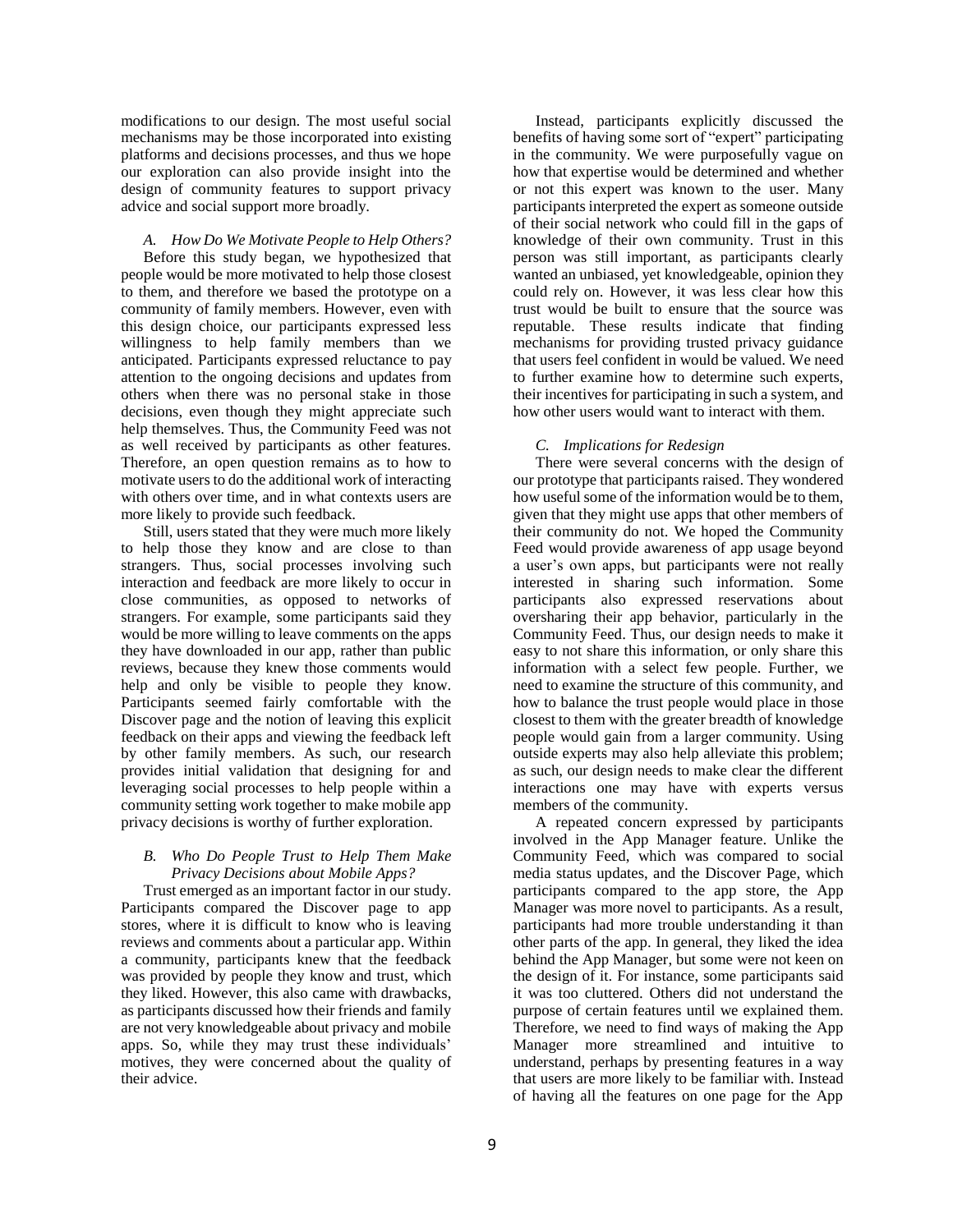Manager, we have thought to break it up into further subsections. The goal is to have users feel like they are using the settings on their phone. For instance, instead of users viewing all the information we provide on one page they can click on each permission which takes them to the extra social features our app would provide. This would address the concern of clutter on the screen and also help users connect it to something they're already familiar with.

Finally, participants expressed the desire for more information to be given about what permissions entailed in the App Manager. Our design would benefit from giving users the ability to easily view what personal data was encompassed by a permission and how it is commonly used.

## VII. LIMITATIONS

The main goal of this study was to get initial feedback on the novel idea of leveraging social collaboration as a means for making privacy decisions in the context of mobile app permissions. However, the time constraints of the summer REU were a major limitation of this study. Because we only had nine weeks for the entire study, this constrained the number and types of participants we recruited, as well as some of our study design choices. Still, we believe this early feedback is valuable for the HCI and usable privacy and security communities, as we move forward to examine deeper questions by developing and deploying such social mechanisms.

Also, since we recruited a convenience sample of students who may have been inclined to provide positive feedback about our app features, we focused our analyses on whether and how aspects of awareness, transparency, trust, and privacy decisionmaking embedded within the design of the app influenced how participants viewed these features. By doing this, we were able to uncover interesting nuances regarding whom users trust and their general lack of motivation for helping others. Yet, we acknowledge that demand characteristics [30] may still have influenced participants to respond in a way that they thought aligned with our expectations. In future studies, we will consider methods of obscuring the researchers' role in designing the app, in order to mitigate bias. We will also expand our population beyond students and investigate a broader range of participants and communities.

# VIII. CONCLUSION AND FUTURE WORK

We explored how users feel about integrating their community with privacy decision-making processes in order to help one another. After designing an app prototype that we felt would help users, we conducted a study to observe reactions and gain insight from different perspectives. Although we anticipated participants would want more interaction

between users, we found that participants were more likely to keep information to themselves, unless they were directly affected by others' actions. It is important to note that, overall, participants said that they found our tool useful and would use it in real-life settings. However, there is still much work to be done to study how people could be motivated to take part in such a community for sustained use.

To build upon this initial exploration, we are currently conducting a participatory design study with more diverse groups of two or three people who know one another (e.g., family members, friends, coworks), so they can help us design new features that support social collaboration for privacy decisionmaking for app permissions. We aim to continue to examine how social processes can support privacy and security decision-making, so people can help and support each other.

# ACKNOWLEDGEMENTS

This research was supported by the U.S. National Science Foundation under grants DUE-1461166 and CNS-1814439. Any opinion, findings, and conclusions or recommendations expressed in this material are those of the authors and do not necessarily reflect the views of the U.S. National Science Foundation.

## **REFERENCES**

[1] "Why does it still take six months for a company to spot a hack?" *NBC News*. [Online]. Available:

https://www.nbcnews.com/business/consumer/ data-breaches-happening-record-pace-reportfinds-n785881. [Accessed: 22-Nov-2018].

- [2] "Big Idea: Technology Grows Exponentially," *Big Think*, 21-Mar-2011. [Online]. Available: https://bigthink.com/think-tank/big-ideatechnology-grows-exponentially. [Accessed: 26-Nov-2018].
- [3] K. Granville, "Facebook and Cambridge" Analytica: What You Need to Know as Fallout Widens," *The New York Times*, 19-Mar-2018.
- [4] "Smartphone Security | Mobile Devices are the Most Vulnerable," *Zimperium Mobile Security Blog*, 22-Jun-2018.
- [5] "Record shares of Americans have smartphones, home broadband," *Pew Research Center*.
- [6] R. E. Crossler and F. Bélanger, "The Mobile Privacy-Security Knowledge Gap Model: Understanding Behaviors," Jan. 2017.
- [7] P. G. Kelley, S. Consolvo, L. F. Cranor, J. Jung, N. Sadeh, and D. Wetherall, "A Conundrum of Permissions: Installing Applications on an Android Smartphone," in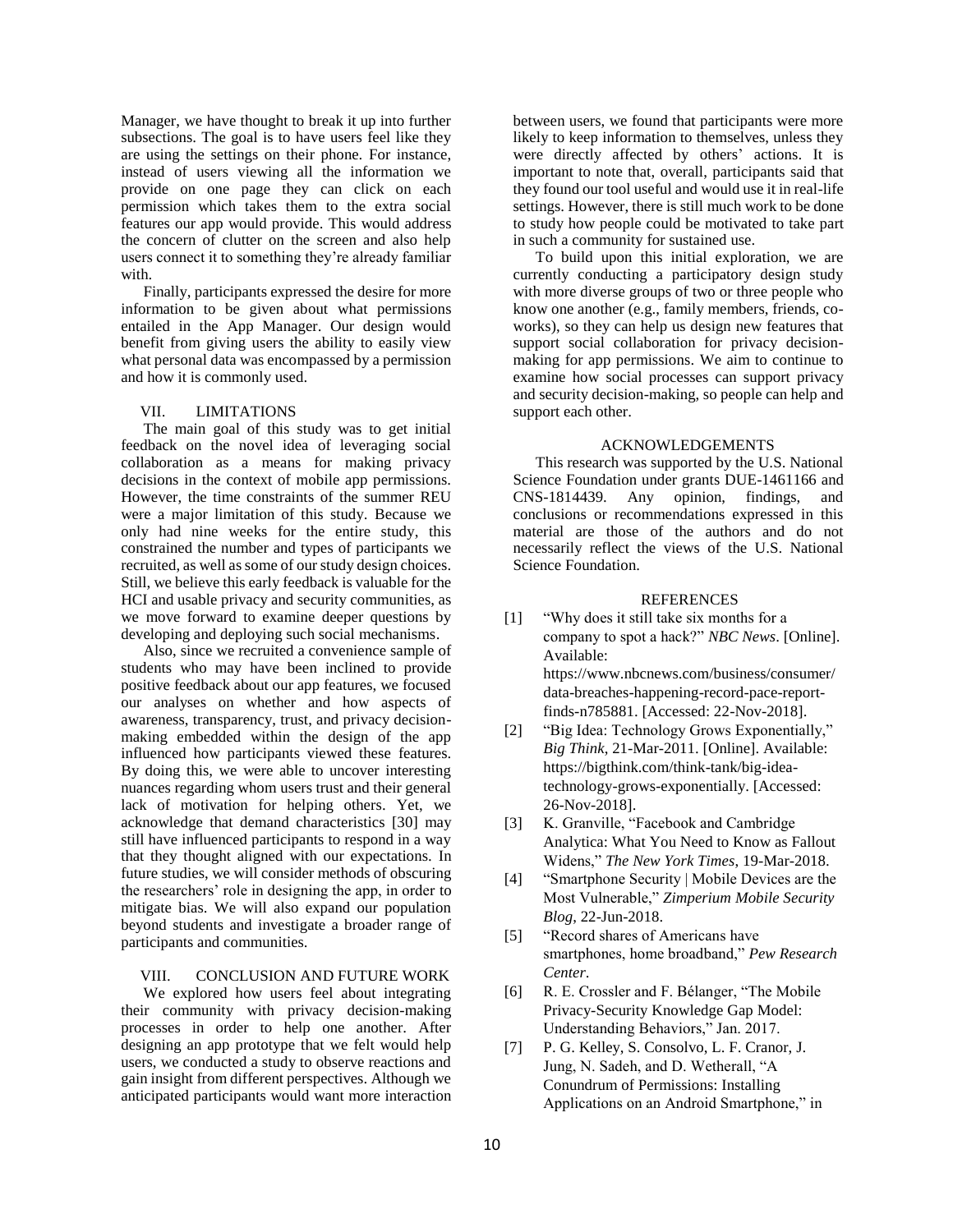*Proceedings of the 16th International Conference on Financial Cryptography and Data Security*, Berlin, Heidelberg, 2012, pp. 68–79.

- [8] J. Aarstad, M. Selart, and S. Troye, "Advice Seeking Network Structures and the Learning Organization," Social Science Research Network, Rochester, NY, SSRN Scholarly Paper ID 2420898, Apr. 2014.
- [9] R. Cross, S. P. Borgatti, and A. Parker, "Beyond answers: dimensions of the advice network," *Soc. Netw.*, vol. 23, no. 3, pp. 215– 235, Jul. 2001.
- [10] D. Krackhardt and J. R. Hanson, "Informal Networks: The Company Behind the Chart," *Harvard Business Review*, 01-Jul-1993. [Online]. Available: https://hbr.org/1993/07/informal-networks-thecompany-behind-the-chart. [Accessed: 24-Jul-2018].
- [11] S. Das, A. D. I. Kramer, L. A. Dabbish, and J. I. Hong, "Increasing Security Sensitivity With Social Proof: A Large-Scale Experimental Confirmation," 2014, pp. 739–749.
- [12] "Permissions overview," *Android Developers*. [Online]. Available: https://developer.android.com/guide/topics/per missions/overview. [Accessed: 08-Jan-2019].
- [13] windows-sdk-content, "Application Manifests." [Online]. Available: https://docs.microsoft.com/enus/windows/desktop/sbscs/applicationmanifests. [Accessed: 26-Nov-2018].
- [14] D. Votipka, S. M. Rabin, K. Micinski, T. Gilray, M. L. Mazurek, and J. S. Foster, "User Comfort with Android Background Resource Accesses in Different Contexts," presented at the Fourteenth Symposium on Usable Privacy and Security ({SOUPS} 2018), 2018, pp. 235– 250.
- [15] A. P. Felt, M. Finifter, E. Chin, S. Hanna, and D. Wagner, "A Survey of Mobile Malware in
- *d Security*, New York, NY, USA, 2012, pp. 6:1–6:17.
- [22] E. Rader and R. Wash, "Identifying patterns in informal sources of security information," *J. Cybersecurity*, vol. 1, no. 1, pp. 121–144, Sep. 2015.
- [23] E. M. Redmiles, A. R. Malone, and M. L. Mazurek, "I Think They're Trying to Tell Me Something: Advice Sources and Selection for Digital Security," in *2016 IEEE Symposium on Security and Privacy (SP)*, 2016, pp. 272–288.
- [24] P. Dourish, E. Grinter, J. Delgado de la Flor, and M. Joseph, "Security in the Wild: User

the Wild," in *Proceedings of the 1st ACM Workshop on Security and Privacy in Smartphones and Mobile Devices*, New York, NY, USA, 2011, pp. 3–14.

- [16] A. R. Beresford, A. Rice, N. Skehin, and R. Sohan, "MockDroid: Trading Privacy for Application Functionality on Smartphones," in *Proceedings of the 12th Workshop on Mobile Computing Systems and Applications*, New York, NY, USA, 2011, pp. 49–54.
- [17] J. McCune, B. Balacheff, A. Perrig, A.-R. Sadeghi, M. A. Sasse, and Y. Beres, *Trust and Trustworthy Computing: 4th International Conference, TRUST 2011, Pittsburgh, PA, USA, June 22-24, 2011, Proceedings*. Springer Science & Business Media, 2011.
- [18] P. Hornyack, S. Han, J. Jung, S. Schechter, and D. Wetherall, "These Aren'T the Droids You'Re Looking for: Retrofitting Android to Protect Data from Imperious Applications," in *Proceedings of the 18th ACM Conference on Computer and Communications Security*, New York, NY, USA, 2011, pp. 639–652.
- [19] Y. Agarwal and M. Hall, "ProtectMyPrivacy: Detecting and Mitigating Privacy Leaks on iOS Devices Using Crowdsourcing," in *Proceeding of the 11th Annual International Conference on Mobile Systems, Applications, and Services*, New York, NY, USA, 2013, pp. 97–110.
- [20] K. Micinski, D. Votipka, R. Stevens, N. Kofinas, M. L. Mazurek, and J. S. Foster, "User Interactions and Permission Use on Android," in *Proceedings of the 2017 CHI Conference on Human Factors in Computing Systems*, New York, NY, USA, 2017, pp. 362– 373.
- [21] E. Rader, R. Wash, and B. Brooks, "Stories As Informal Lessons About Security," in *Proceedings of the Eighth Symposium on Usable Privacy an*

Strategies for Managing Security As an Everyday, Practical Problem," *Pers. Ubiquitous Comput*, vol. 8, no. 6, pp. 391–401, Nov. 2004.

- [25] J. Goecks and E. D. Mynatt, "Supporting" Privacy Management via Community Experience and Expertise" To appear," in *in Proceedings of 2005 Conference on Communities and Technology*, 2005, pp. 397– 418.
- [26] "Prototypes, Specifications, and Diagrams in One Tool | Axure Software." [Online].